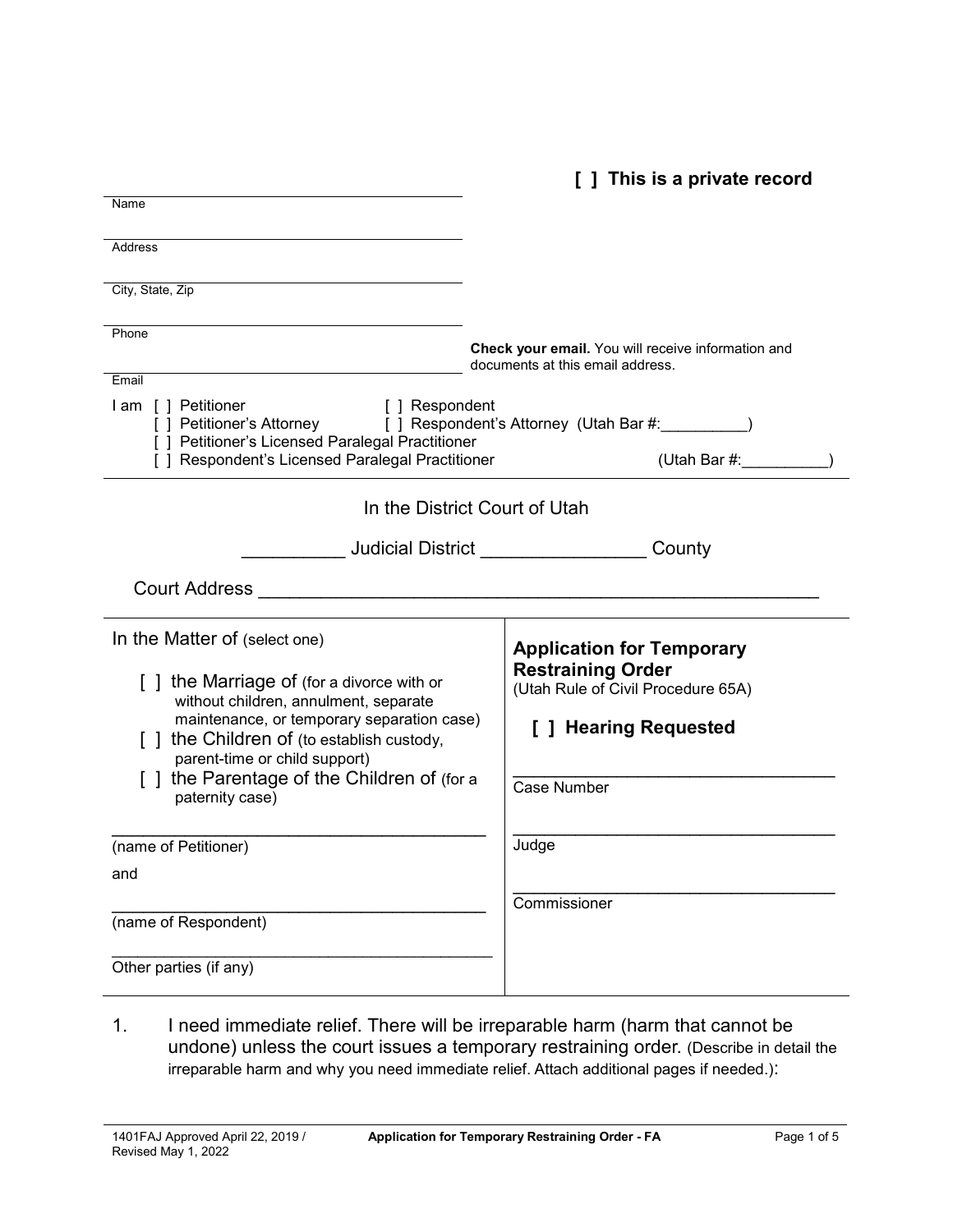| $\Box$ | I am attaching the documents listed below as evidence of the irreparable<br>harm:                                                                                                                                            |
|--------|------------------------------------------------------------------------------------------------------------------------------------------------------------------------------------------------------------------------------|
|        | The irreparable harm would be worse than any harm the other party could suffer<br>if this order is issued because:                                                                                                           |
|        |                                                                                                                                                                                                                              |
|        | The temporary restraining order, if issued, would not be against the public<br>interest because:                                                                                                                             |
|        | There is a substantial likelihood that I will prevail on the merits of the underlying<br>claim in this case, or the case presents serious issues on the merits which should<br>be the subject of further litigation because: |

[ ] I did not give notice and should not be required to give notice of the Application for Temporary Restraining Order to the opposing party or their attorney. Immediate and irreparable injury, loss or damage will occur if notice is provided before the hearing because: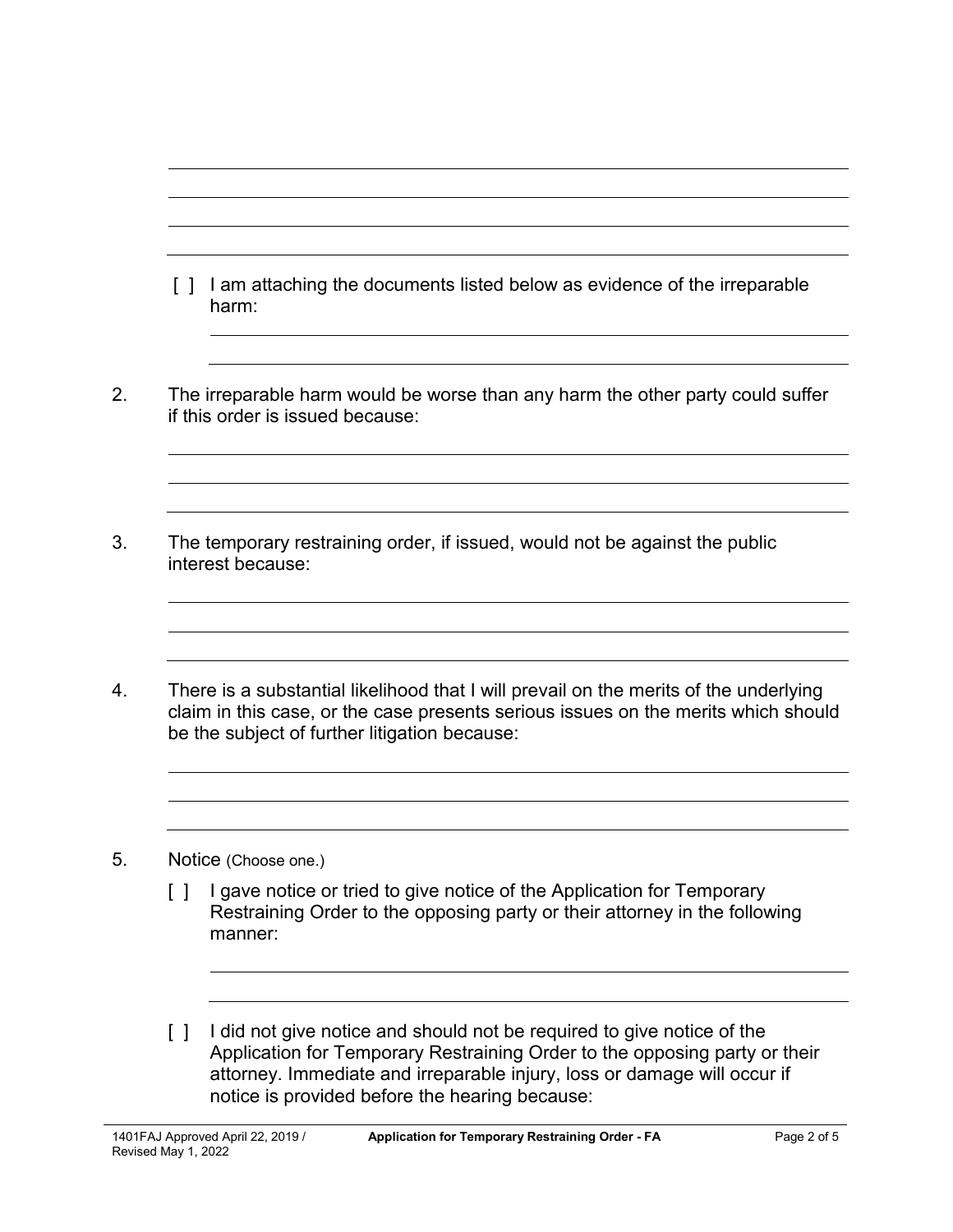# 6. [ ] Children

I ask the court for a temporary restraining order regarding the following minor children: (attach additional sheets if needed.)

| Child's name<br>(first, middle and last) | Month and<br>year of birth |
|------------------------------------------|----------------------------|
|                                          |                            |
|                                          |                            |
|                                          |                            |
|                                          |                            |

The temporary restraining order regarding the children should (choose all that apply):

### [ ] Award

[ ] petitioner [ ] respondent

temporary physical custody of the children listed above.

## [ ] Order

[ ] petitioner [ ] respondent

to immediately return the children listed above to the custody of

[ ] petitioner [ ] respondent

- [ ] Issue a Writ of Assistance to Remove Children directing law enforcement to take custody of the children and deliver them to:
	- [ ] petitioner [ ] respondent
- [ ] Other orders about the children:
- 7. [ ] I ask the court for a temporary restraining order regarding other issues as follows: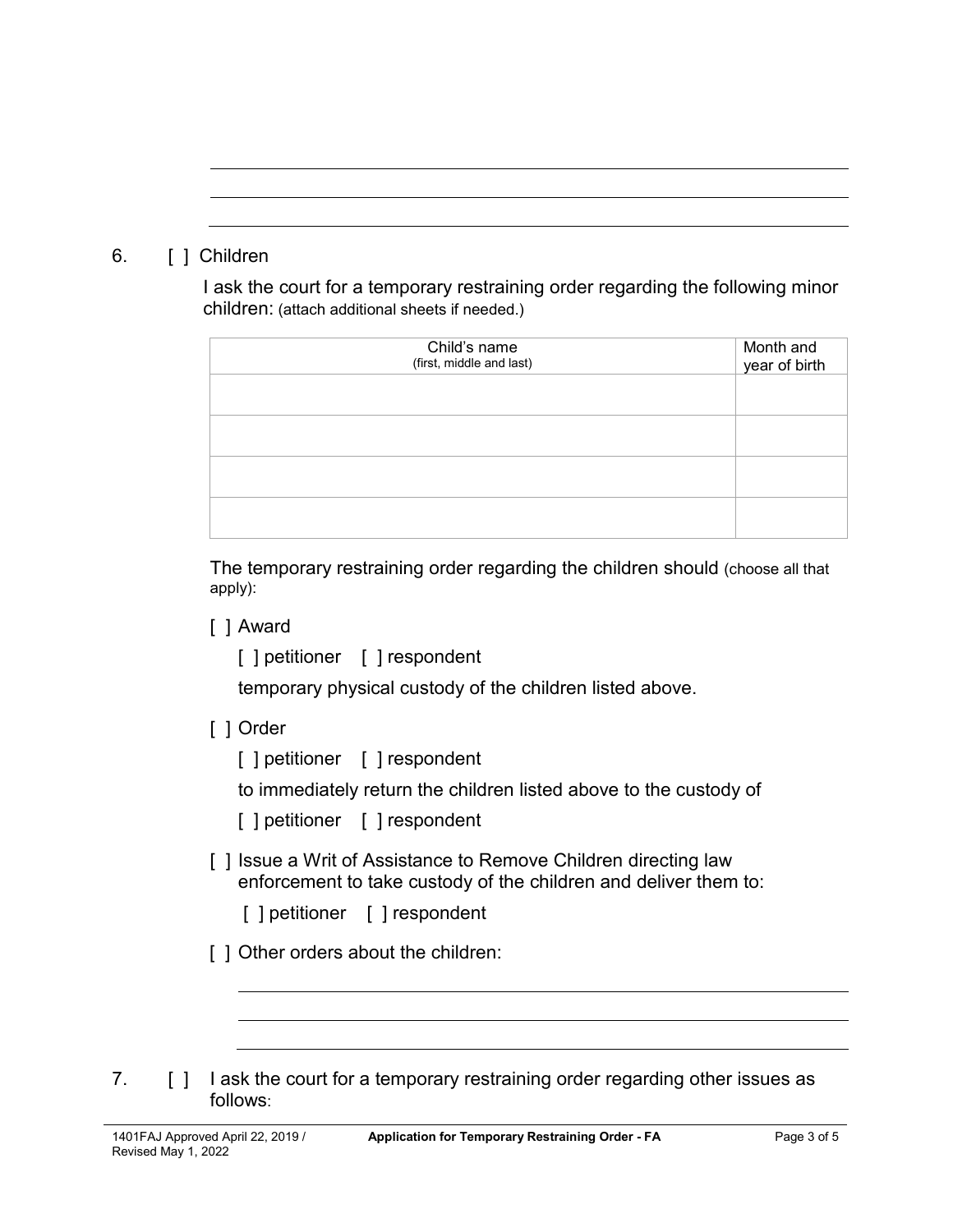| I understand the court could order me to deposit money or post a bond to cover<br>costs, attorney fees or damages resulting from a wrongful order or injunction. |
|------------------------------------------------------------------------------------------------------------------------------------------------------------------|
| I should not be required to deposit money or post a bond:                                                                                                        |
| because none of the parties will incur costs, attorney fees or damages as the<br>result of a wrongful order or injunction.                                       |
| [ ] for the following substantial reason (Explain.):                                                                                                             |
|                                                                                                                                                                  |
|                                                                                                                                                                  |

## **Plaintiff/Petitioner or Defendant/Respondent**

I declare under criminal penalty under the law of Utah that everything stated in this document is true.

|                                                                       |  | (city, and state or country). |  |  |  |
|-----------------------------------------------------------------------|--|-------------------------------|--|--|--|
|                                                                       |  |                               |  |  |  |
|                                                                       |  |                               |  |  |  |
| Date                                                                  |  |                               |  |  |  |
|                                                                       |  |                               |  |  |  |
|                                                                       |  |                               |  |  |  |
| Attorney or Licensed Paralegal Practitioner of record (if applicable) |  |                               |  |  |  |
|                                                                       |  |                               |  |  |  |
| Date                                                                  |  |                               |  |  |  |
|                                                                       |  |                               |  |  |  |
|                                                                       |  |                               |  |  |  |